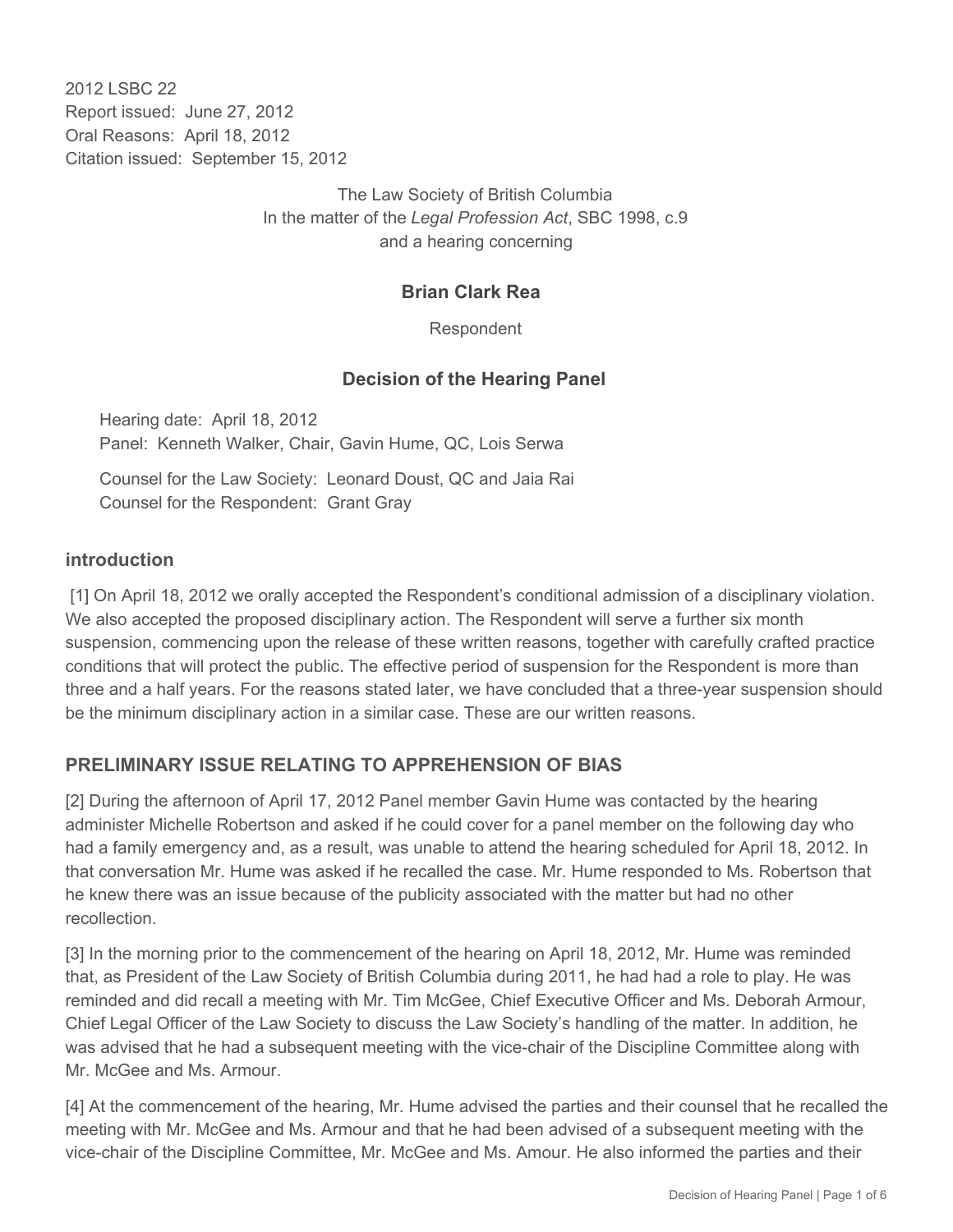counsel that he had no recollection of the results of the meetings. He further advised that he had read all of the materials, including the Agreed Statement of Facts, that had been provided to the Panel members, and that did not jog his memory. He offered to inform himself of the meetings. He also advised the parties and their counsel that, if they wished him to recuse himself given the reasonable apprehension of bias, they should make those submissions. He indicated that might result in an adjournment in order to find another panel member. He expressed the view that, under the circumstances, he thought he could exercise his judgment fairly.

[5] The parties were given an opportunity to ask questions of Mr. Hume and did. In response to one of the questions, he advised that he had no recollection of discussing any appropriate sanction during the course of the two meetings.

[6] After an adjournment and considering the issue, both parties advised they did not wish Mr. Hume to make any further inquiries with respect to what occurred at the meetings and that they were prepared to immediately proceed with him as a panel member.

[7] Based on the agreement of the parties, and in the circumstances, the Panel decided it was in a position to fairly hear this matter.

# **Background**

[8] This disciplinary hearing proceeded by an Agreed Statement of Facts. The Respondent accessed child pornography using his computer in his home in 2006. He pleaded guilty to the *Criminal Code* charge of accessing child pornography contrary to s.163.1 (4.1) of the *Criminal Code*. The plea and sentencing took place on April 15, 2010. He was sentenced to 14 days jail, and he was placed on a two-year probation order that contained terms intended to protect boys under the age of 16. The conditions in the order also had rehabilitative conditions that required the Respondent to take sex offender treatment and a sex offender maintenance care program. Pursuant to *Criminal Code* provisions, the Respondent is required to not attend public places where children under 16 are present or expected to be present. The conditions of that order continue until April 15, 2015.

[9] The Law Society became aware of these allegations around the time of the arrest of the Respondent in December, 2008. An investigation was commenced by the Law Society, which was subsequently held in abeyance pending conclusion of the criminal proceedings at the Respondent's request. Steps were taken to protect the public. The Respondent recognized the need for these measures. The Respondent stopped practising law in March 2009. In May 2009, the Respondent applied to change his practice status to "non-practising" and gave a written undertaking that he would not engage in the practice of law until released from this undertaking under the Law Society Rules. In October 2009 the Respondent gave a written undertaking to the Discipline Committee to provide 60 days written notice of any application to be released from his undertaking to not engage in the practice of law. The public was protected by these conditions

[10] The Law Society's investigation continued after his plea to the criminal charge in April 2010. With the consent of the Respondent and at the request of the Law Society, the Respondent was examined by psychiatrist Roy O'Shaughnessy. Dr. O'Shaughnessy prepared a report dated August 23, 2011. The Panel accepts that Dr. O'Shaughnessy is duly qualified and is one of the leading psychiatrists in this Province. His opinions contained in his report are a fundamental basis upon which we have made our decision.

[11] The matter came before us as a "conditional admission" pursuant to the Law Society Rules. It was for us to either accept the admission or reject it. A respondent has the right to apply to the Discipline Committee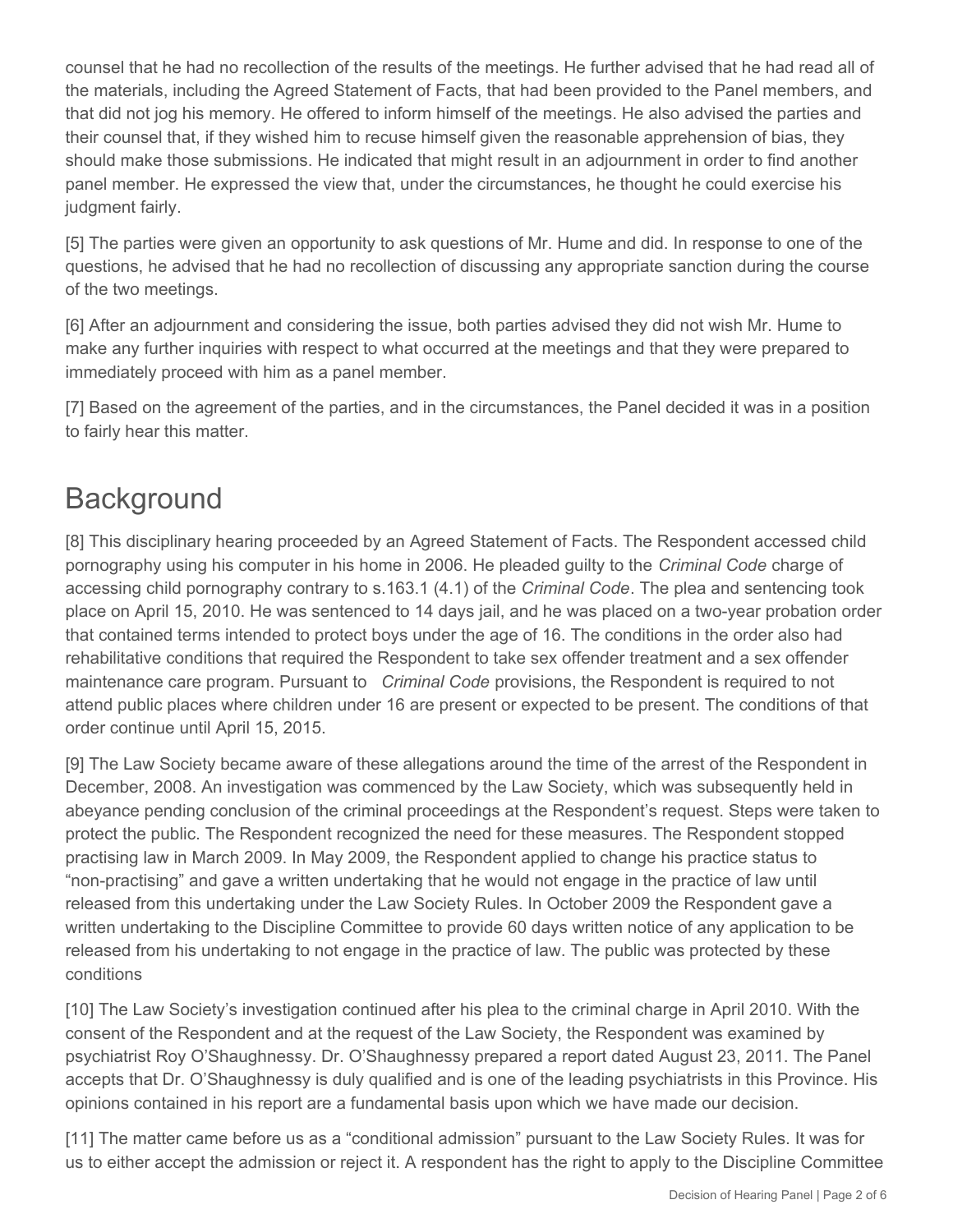for such an admission. The Discipline Committee comprises both lawyers and members of the public. The conditional admission and disciplinary action were considered and approved by the Discipline Committee. We must give some deference to that approval. We have been guided in our decision with the reasoning found in *Law Society of BC v. Rai*, 2011 LSBC 02 (paragraphs [6] to [8]):

This proceeding operates (in part) under Rule 4-22 of the Law Society Rules. That provision allows for the Discipline Committee of the Law Society and the Respondent to agree that professional misconduct took place and agree to a specific disciplinary action, including costs. This provision is to facilitate settlements, by providing a degree of certainty. However, the conditional admission provisions have a safeguard. The proposed admission and disciplinary action do not take effect until they are "accepted" by a hearing panel.

This provision exists to protect the public. The Panel must be satisfied that the proposed admission on the substantive matter is appropriate. In most cases, this will not be a problem. The Panel must also be satisfied that the proposed disciplinary action is "acceptable". What does that mean? This Panel believes that a disciplinary action is acceptable if it is within the range of a fair and reasonable disciplinary action in all the circumstances. The Panel thus has a limited role. The question the Panel has to ask itself is, not whether it would have imposed exactly the same disciplinary action, but rather, "Is the proposed disciplinary action within the range of a fair and reasonable disciplinary action?"

This approach allows the Discipline Committee of the Law Society and the Respondent to craft creative and fair settlements. At the same time, it protects the public by ensuring that the proposed disciplinary action is within the range of fair and reasonable disciplinary actions. In other words, a degree of deference should be given to the parties to craft a disciplinary action. However, if the disciplinary action is outside of the range of what is fair and reasonable in all the circumstances, then the Panel should reject the proposed disciplinary action in the public interest.

## **ANALYSIS**

## **Appropriateness of Disciplinary Action**

[12] The *Professional Conduct Handbook* Chapter 2, Rule 1 sets out the standard of conduct expected of a lawyer:

A lawyer must not, in private life, extra-professional activities or professional practice, engage in dishonourable or questionable conduct that casts doubt on the lawyer's professional integrity or competence, or reflects adversely on the integrity of the legal profession or the administration of justice.

That Rule was commented on by the Benchers on review in *Law Society of BC v. Berge*, 2007 LSBC 07 at para. [38]

… A lawyer does not get to leave his or her status as a lawyer at the office door when he or she leaves at the end of the day. The imposition of this high standard of social responsibility, with the consequent intrusion into the lawyer's private life, is the price that lawyers pay for the privilege of membership in a self-governing profession. Conduct unbecoming not only includes the obvious examples of criminal conduct and dishonesty, but it also includes "any act of any member that will seriously compromise the body of the profession in the public estimation." See *Hands v. Law Society of Upper Canada* (1889), 16 OR 625.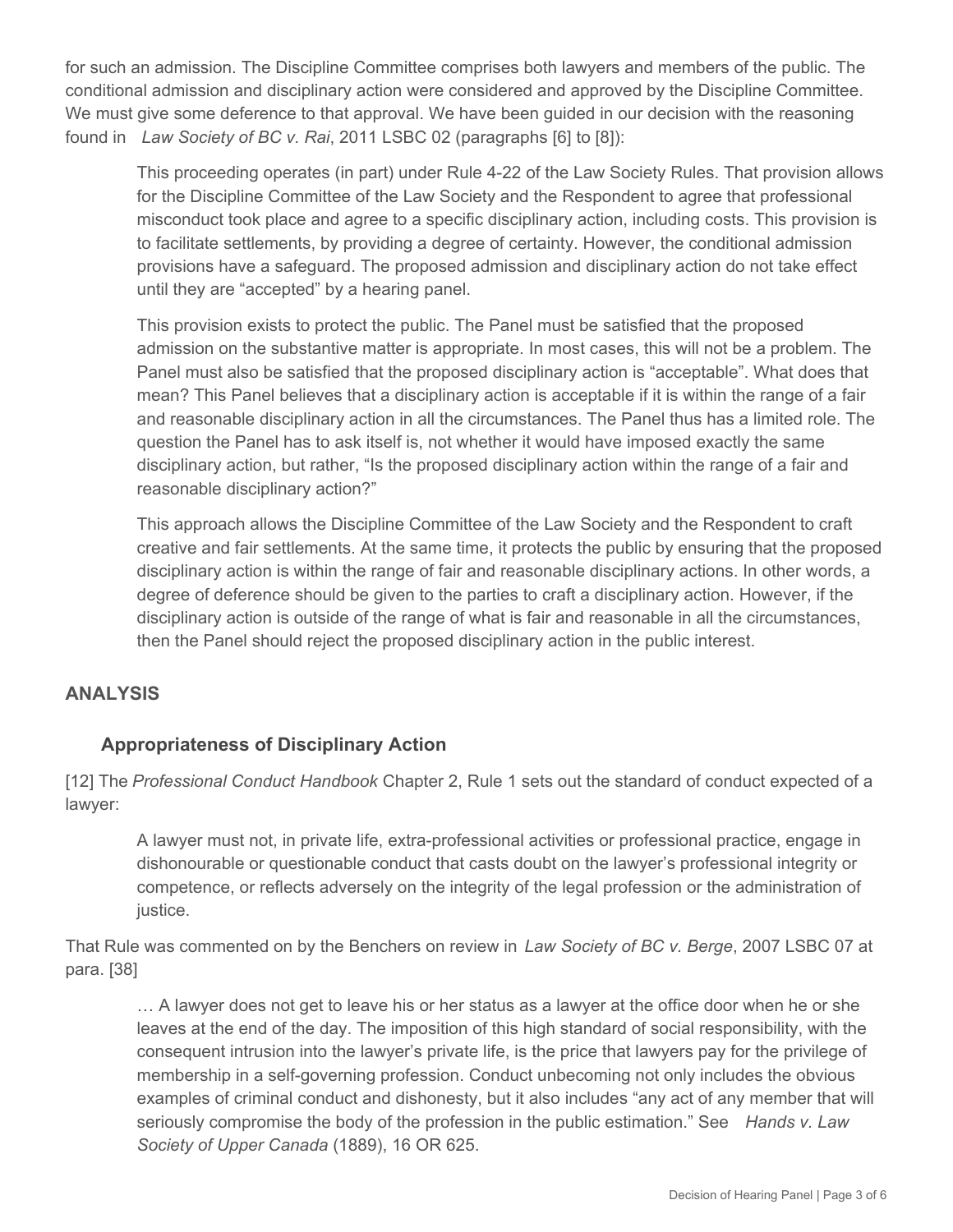[13] The conduct that constitutes "conduct unbecoming" is the use of the internet to view child pornography. There were 94 images of child pornography found on the computer. Some of the images of abuse were of very young children. We find that the Respondent was not interested in the images of the very young children but was interested in images of boys of teenage years. We also find that the images were viewed in his home. There was no connection to the conduct and the practice of law.

[14] The conduct was very serious. It perpetuates violation and abuse of children. It not only makes victims of the children who were abused in the pictures, it also makes possible future abuse and violation of children. The sentencing Judge reviewed this conduct, and we adopt her comments found in paragraphs 23 to 27 in the Reasons for sentence.

23. The Crown has provided *R. v. Gurr*, 2007 BCSC 1586, which is a decision of the British Columbia Supreme Court. … Mr. Justice Powers provides a useful summary of the law and the social evils to which these sections in the Criminal Code are designed to address.

24. The learned justice cites *R. v. Jakobsen*, [2006] BCJ No. 2008, again a charge of possession of child pornography. That case states that these matters are serious because possessors of child pornography create a market for those who abuse and exploit children. Eliminating a market for child pornography will go far to eliminating the motivation to harm children who are violated, used and abused, in the production of such repugnant material. Those who possess child pornography perpetuate the harm to society in general, and to vulnerable children in particular.

25. *R. v. North* (2002), 165 CCC (3d) 393, an Alberta Court of Appeal decision, was also cited, and that case states:

The primary goal of child pornography laws is to prevent harm to children … Child pornography inflicts harm on children in several ways. Children are clearly abused in its production, it can be used to groom or seduce victims, and it may reduce pedophiles' inhibitions respecting abuse of children. Because the market for child pornography is fuelled by the demand of those who wish to possess it, criminalizing it may reduce the demand ...

26. As I said in my description of the materials, some of these images clearly depict repugnant, horrific, and violent acts against children and infants for the sexual pleasure and titillation of adults.

27. Even when a case is over, a child, the victim whose image is posted on the Internet, is abused continually and will be abused for the rest of their life, because images never disappear from the Internet.

## **Personal Circumstances including Medical Evidence**

[15] The Respondent is 47 years old and was admitted to the bar in British Columbia in 1992. In March, 2009 he stopped practising law but remains a member of the bar. He practised in Kelowna and region for about 14 years. We have reviewed the letters from colleagues in the practice of law. We accept that the Respondent was courteous and dedicated. They believe, if he is permitted to practise, he will apply himself diligently to serve his clients in a professional and ethical manner.

[16] We had the benefit of medical evidence. The Respondent attempted suicide following the disclosure of the conduct. Dr. Farid Ullah opined in February of 2010 that the Respondent had continuing "significant depressive symptoms and anxiety." Dr. Heather M. McEachern, Ph.D, R. Psych., concluded that the Respondent had "developed same sex interest in his teens." He was described as "a quiet, soft spoken, conservative fellow who deplores his own behaviour." She described his conduct as "… viewing teenage boys … limited to internet sites without interaction." She also indicated that "… Mr. Rea has reduced this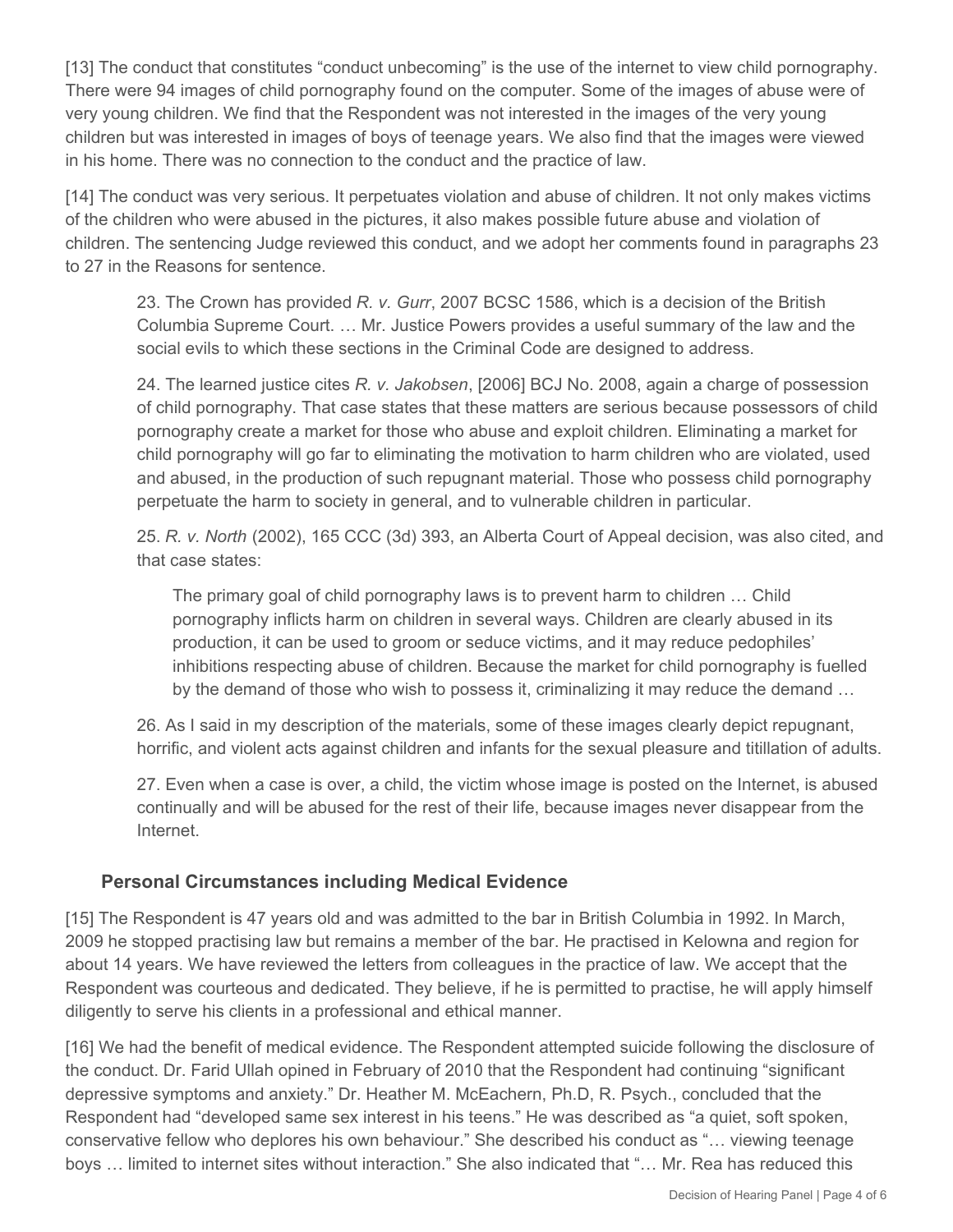risk considerably and is in my opinion unlikely to re-offend."

[17] Dr. O'Shaughnessy found that the Respondent became aware of homosexual interests in his teens but was unable to accept or tolerate such thoughts. The doctor referred to the Respondent's conduct as "hebephilic behaviour". The doctor believed the Respondent was truthful when he stated there had been no sexual activity with children. Dr. O'Shaughnessy also believed the ultimate goal of ongoing therapy would be to "help him to accept his sexual orientation." The doctor believes there is no evidence to suggest that the Respondent is at risk to act on his sexual interests with teenage boys.

[18] We find that Dr. O'Shaughnessy expressed two relevant opinions. First, "Based on the information available, I do not consider him to be a significant risk to act out on his sexual impulses." Secondly, "I do not think his difficulties would interfere with his capacities to practise law. As above, I believe he is able to control his impulses and conduct."

[19] There is no case like the one before us. *Adams v. Law Society of Alberta*, 2000 ABCA 240, [2000] AJ No. 1031, went to the Alberta Court of Appeal. The disbarment of the lawyer was confirmed in circumstances where the lawyer had sexually exploited his 16 year old client. In *Law Society of Upper Canada v. Budd*, 2011 ONLSAP 2, [2011] LSDD No. 6, the lawyer's licence was revoked in circumstances where he sexually exploited teenage girls. In *Law Society of Upper Canada v. Johnston*, [2001] LSDD No. 59, the lawyer was disbarred in circumstances where the lawyer had sex with minors. The lawyer had met one of the young women when she was a witness at a trial where he acted as prosecutor. In *Law Society of Manitoba v. Dolovich*, 2010 MBLS 11 (CanLII) the lawyer was disbarred in circumstances where he was in possession of child pornography, but he was also distributing that child pornography. In *Dolovich*, the lawyer was also actively engaged in on-line chats discussing violent abuse of children. The circumstances of *Dolovich* were very aggravating. After considering these cases, we conclude the Respondent's conduct does not warrant disbarment, but rather a lengthy suspension.

## **PUBLICATION AND RULE 5-6 NON-DISCLOSURE OF EVIDENCE RULING**

[20] During the hearing we were advised a third party wished to make written submissions concerning publication. We gave the third party two weeks to file written submission. We are told that, after hearing the decision to impose a suspension, the third party abandoned his application. We view publication of this decision naming the respondent is mandatory pursuant to the Rules and, in any event, important to the public.

[21] Also, at the end of the hearing counsel for Mr. Rea advised that he would make written submissions on the issue of non-disclosure of medical evidence filed at the hearing. We have had the benefit of the submissions of counsel on behalf of Mr. Rea and from counsel on behalf of the Law Society. In our decision we have summarized some of the information and quoted from some of the reports. The summary and quotes made were necessary to make the reasoning for our decision understandable. The information contained in the medical reports is of a highly personal and sensitive nature, and in this situation more disclosure of information is not needed. Therefore, pursuant to Rule 5-6(2)(a), except for the use made in our reasons, the information contained in the medical reports found in Exhibit 4 tabs 1-4 inclusive must not be disclosed or available for public inspection.

## **CONCLUSION**

[22] We accept the admission made and find that the Respondent has committed conduct unbecoming a lawyer. We accept the disciplinary action of a six-month suspension. The total effective period that the Respondent has not practised law exceeds three years. We have concluded that a suspension for similar